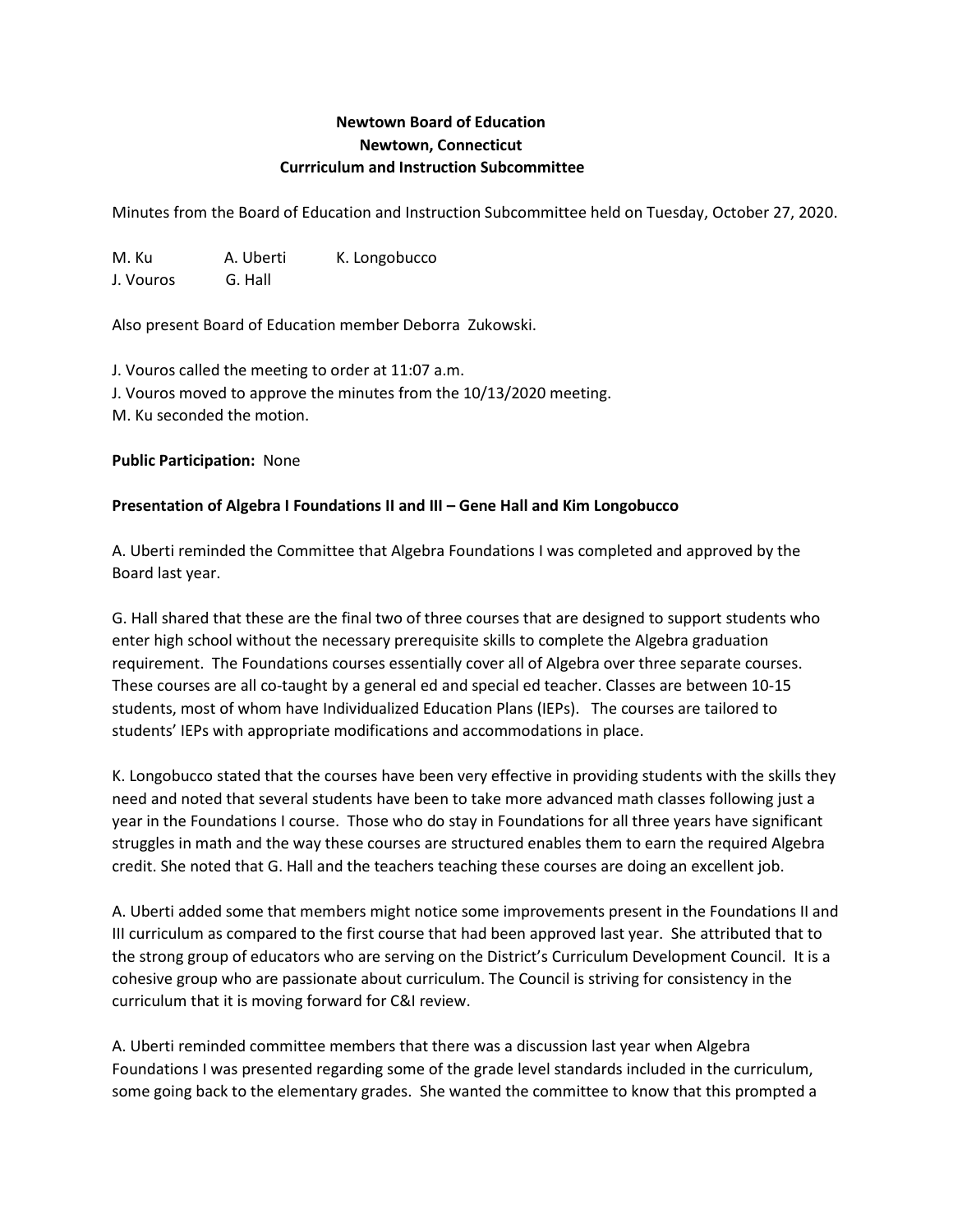follow-up meeting between K. Longobucco, T. Einhorn, M. Correia and M. Hall to look at the course of study that students were exposed to between  $5<sup>th</sup>$  and  $8<sup>th</sup>$  grade that resulted in students entering  $9<sup>th</sup>$ grade with significant deficits in math. It seems that many of those students were receiving pull-out math instruction as per their IEPs based on PPT decisions. She shared that those decisions are made with the best interest of the student in mind at a given point in time but she also expressed concern that some of these decisions may be contributing to the growing number of students requiring the Foundations I course. She shared that she is working with building leaders to re-examine our current practices and models for special ed instruction. Students are typically recommended for pull-out instruction when they are more than two years behind in order for them to receive individualized direct instruction by a special education teacher. However, the data suggests that this may not be the most effective way to provide the added support these students need. One possible solution is to move from a pull-out instructional model to a co-taught model such as the one being implemented at the high school which pairs a general education teacher with a special education teacher and students are included in the general education setting. A. Uberti further shared that this is being explored for implementation at Newtown Middle School next year and that members of the Board will likely see this reflected in next year's budget proposal.

### **Assistant Superintendent Updates**

### **K-8 Chromebook Distribution**

A. Uberti provided an update on the ongoing Chromebook distribution. Since the last C&I meeting, the District received another 625 devices. These are being distributed at NMS while the devices that were previously distributed are collected back. Those returned devices will then be redistributed to students in Kindergarten through Grade 4, making the District 1:1 K-8. The redeployment of devices is expected to be completed by the week of November  $9<sup>th</sup>$ .

#### **District-wide Testing**

A. Uberti explained that the lack of devices in K-8 has delayed the fall administration of the NWEA which is typically done in September. She then presented an updated draft of the 20-21 district assessment calendar which lays out testing window dates for district-wide and state testing. Right now, she is hoping to administer the NWEA between November  $2^{nd}$  and November  $20^{th}$ ; however, this will depend on the devices distribution being completed on time and that a viable plan for testing remote learners can be developed. Each building is working on developing their own plan for testing remote learners. Due to the late administration of the fall NWEA, the winter testing window, typically done in January, will be pushed out to March. She stressed the importance of administering this common assessment in order to gather district-wide data on student achievement so that learning gaps can be addressed. If the District is able to administer Smarter Balanced at the end of the year, it will be in lieu of a spring NWEA administration in order to reduce the impact of testing time on instruction.

#### **State-mandated testing**

The Connecticut State Department of Education (CSDE) is planning to administer the Smarter Balanced Summative Assessment (SBAC) in the spring. If that happens, A. Uberti plans to administer it in District between May  $10^{th}$  and May  $28^{th}$ . The CSDE is currently stating that a remote testing option for SBAC will